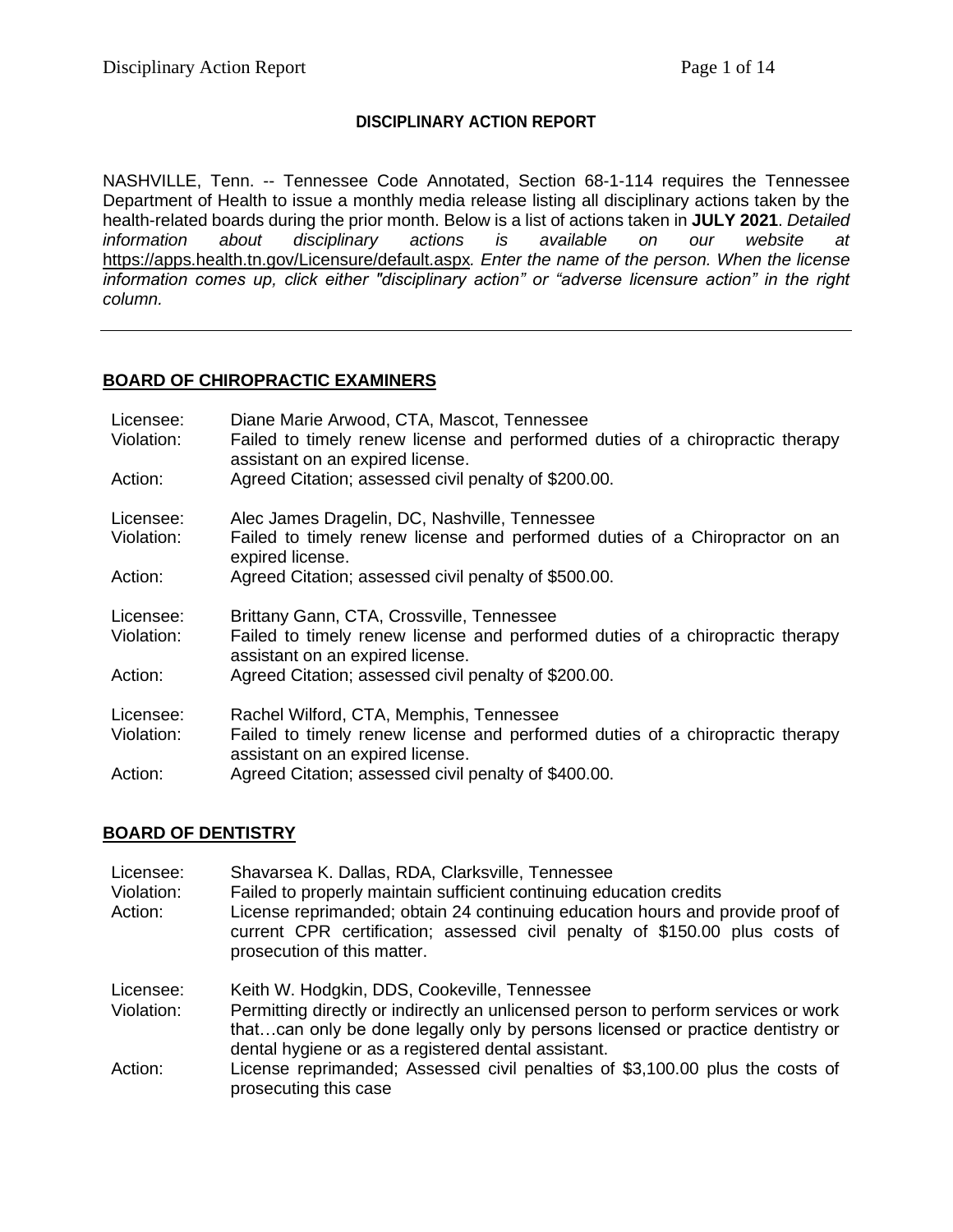| Hailey L. Lasater, RDA, Watertown, Tennessee<br>Failed to properly maintain sufficient continuing education credits<br>Agreed Citation; provide proof of completion of current CPR certification and<br>assessed civil penalty of \$150.00.                                                                                                                              |
|--------------------------------------------------------------------------------------------------------------------------------------------------------------------------------------------------------------------------------------------------------------------------------------------------------------------------------------------------------------------------|
| Pamela L. Martin, RDA, Nashville, Tennessee<br>Failed to properly maintain sufficient continuing education credits<br>License voluntarily retired and Respondent must pay costs; prior to any<br>reinstatement Respondent must complete 24 continuing education hours and<br>show proof of current CPR certification plus pay the assessed civil penalty of<br>\$150.00. |
| Cathey Montgomery, RDA, Columbia, Tennessee<br>Failed to timely renew license and performed duties of a dental assistant on an<br>expired license.<br>Agreed Citation; assessed civil penalty of \$50.00.                                                                                                                                                                |
| Melissa G. Schwitzerlett, RDH, Bristol, Tennessee<br>Failed to properly maintain sufficient continuing education credits<br>Agreed Citation; provide proof of 1 hour of continuing education in chemical<br>dependency and assessed civil penalty of \$300.00.                                                                                                           |
|                                                                                                                                                                                                                                                                                                                                                                          |

# **BOARD OF DISPENSING OPTICIANS**

| Licensee:<br>Violation:            | Stephen L. Adams, Jr., DPO, Hixson, Tennessee<br>Failed to timely renew license and performed the duties of a Dispensing Optician<br>on an expired license.                                                                                                                                                                                                                                   |
|------------------------------------|-----------------------------------------------------------------------------------------------------------------------------------------------------------------------------------------------------------------------------------------------------------------------------------------------------------------------------------------------------------------------------------------------|
| Action:                            | License reprimanded; assessed civil penalty of \$2,200.00 plus the actual and<br>reasonable costs in this matter.                                                                                                                                                                                                                                                                             |
| Licensee:<br>Violation:            | Ranee B. King, DPO, Sevierville, Tennessee<br>Failed to timely renew license and performed the duties of a Dispensing Optician<br>on an expired license.                                                                                                                                                                                                                                      |
| Action:                            | License reprimanded; assessed civil penalty of \$1,600.00 plus the actual and<br>reasonable costs in this matter.                                                                                                                                                                                                                                                                             |
| Licensee:<br>Violation:<br>Action: | Angelia G. Stegall, DPO, Whitwell, Tennessee<br>Failed to properly maintain sufficient continuing education credits<br>License suspended; provide proof of completion of 9 hours of continuing<br>education to specifically include 4 hours in spectacles, two hours in contact<br>lenses, one hour in jurisprudence and two hours in optional courses; assessed<br>civil penalty of \$500.00 |
| Licensee:<br>Violation:<br>Action: | Cynthia S. Morrison, DPO, Clarksville, Tennessee<br>Failed to properly maintain sufficient continuing education credits<br>Agreed Citation; assessed civil penalty of \$100.00; must provide proof of<br>completion of 2 hours of continuing education.                                                                                                                                       |
| Licensee:<br>Violation:            | Timothy Joseph Wears, DPO, Jefferson City, Tennessee<br>Failed to properly maintain sufficient continuing education credits                                                                                                                                                                                                                                                                   |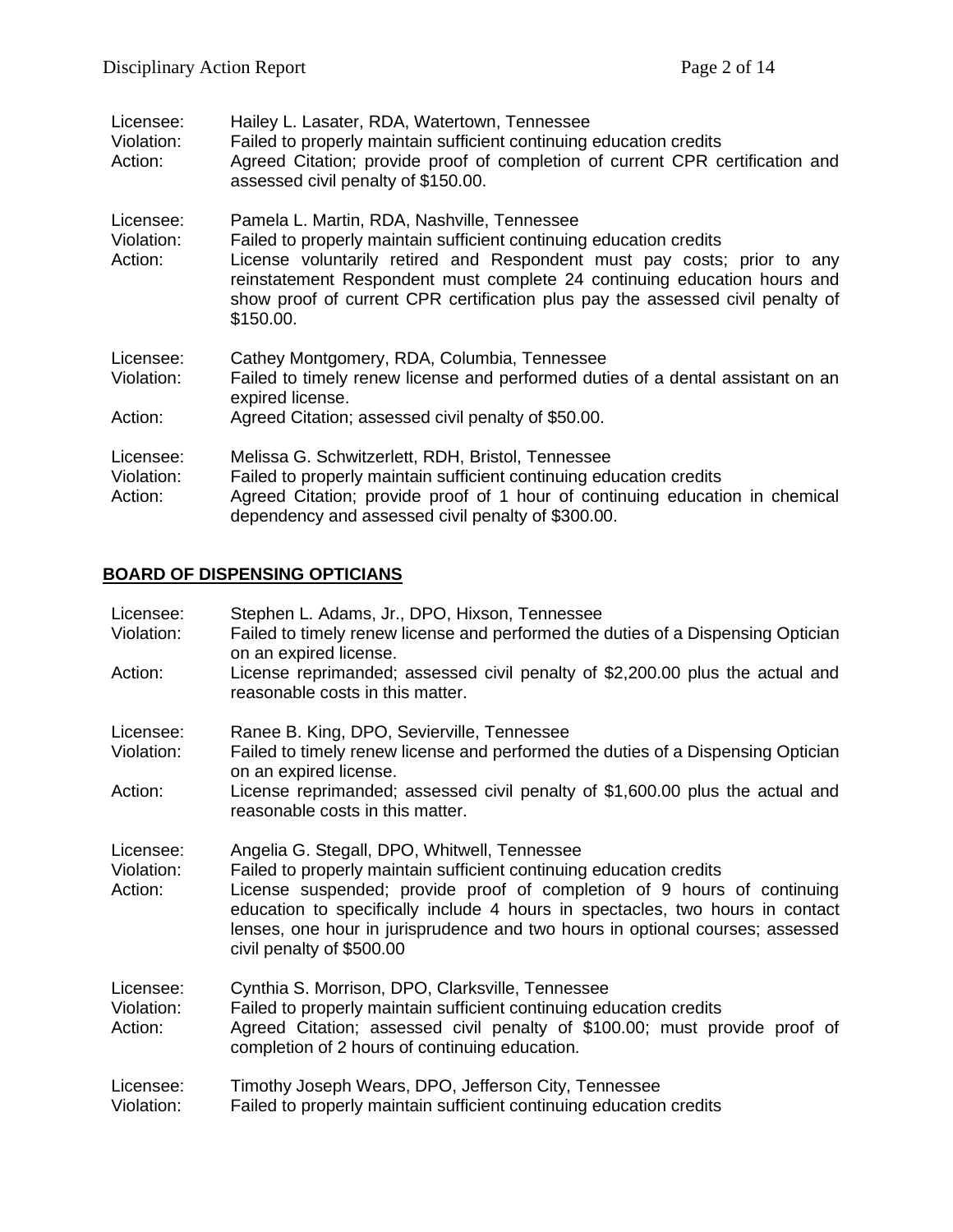Action: Agreed Citation; assessed civil penalty of \$100.00; must provide proof of completion of 1 hour of continuing education.

# **BOARD OF MEDICAL EXAMINERS**

|   | Licensee:<br>Violation:<br>Action: | Valerie Louise Augustus, MD, Germantown, Tennessee<br>Board Order violation.<br>Respondent's license is suspended effective August 9, 2021. Respondent is<br>assessed \$1,000 in civil penalties and costs not to exceed \$8,000. Prior to<br>petitioning the Board for an order lifting the suspension, Respondent must enter<br>into at least a three-year monitoring contract with the Tennessee Medical<br>Foundation to monitor her monthly psychotherapy supervision progress, pay<br>\$10,000 of the \$50,000 cost assessment owed, and enter into a payment plan to<br>pay the remaining \$40,000 along with additional costs and civil penalties. Upon<br>receiving an order lifting the suspension, the Respondent's medical license will<br>revert back to a probation status for a minimum of three years with terms. |
|---|------------------------------------|-----------------------------------------------------------------------------------------------------------------------------------------------------------------------------------------------------------------------------------------------------------------------------------------------------------------------------------------------------------------------------------------------------------------------------------------------------------------------------------------------------------------------------------------------------------------------------------------------------------------------------------------------------------------------------------------------------------------------------------------------------------------------------------------------------------------------------------|
|   | Licensee:<br>Violation:<br>Action: | Taylor Briggs, AMDX, Mount Pleasant, Tennessee<br>Failed to timely renew license and worked as a medical x-ray operator while her<br>medical x-ray operator certificate was expired.<br>License reprimanded; assessed civil penalty of \$700.00 plus costs of prosecuting<br>this case.                                                                                                                                                                                                                                                                                                                                                                                                                                                                                                                                           |
|   | Licensee:<br>Violation:<br>Action: | Jessica Lynn Carroll, MXRT, Michie, Tennessee<br>Failed to properly maintain sufficient continuing education credits<br>Agreed Citation; must obtain 18 hours of continuing education credit within 180<br>days of the Citation; plus 10 penalty hours of continuing education credits due<br>within 2 years of the Citation; assessed civil penalty of \$360.00.                                                                                                                                                                                                                                                                                                                                                                                                                                                                 |
|   | Licensee:<br>Violation:<br>Action: | Brittany N. Cook, MD, Knoxville, Tennessee<br>Continued or repeated health care liability,<br>ignorance,<br>negligence<br>or<br>incompetence in the course of ophthalmologic surgery.<br>License reprimanded; indefinitely restricted from practicing ophthalmologic<br>surgery. Assessed the costs of prosecuting this case.                                                                                                                                                                                                                                                                                                                                                                                                                                                                                                     |
|   | Licensee:<br>Violation:<br>Action: | Emily Paige Cooper, AMDX, Memphis, Tennessee<br>Failed to timely renew license and practiced as an x-ray operator on an expired<br>license<br>Agreed Citation; assessed civil penalty of \$300.00                                                                                                                                                                                                                                                                                                                                                                                                                                                                                                                                                                                                                                 |
| r | Licensee:<br>Violation:<br>Action: | Marja Elise Fisher, AMDX, Springfield, Tennessee<br>Failed to properly maintain sufficient continuing education credits<br>Agreed Citation; must obtain 2 hours of continuing education credit within 180<br>days of the Citation; plus 10 penalty hours of continuing education credits due<br>within 2 years of the Citation; assessed civil penalty of \$40.00.                                                                                                                                                                                                                                                                                                                                                                                                                                                                |
|   | Licensee:<br>Violation:            | Roshan Gamage, MD, Chattanooga, Tennessee<br>Due to ongoing monitoring with Tennessee Medical Foundation                                                                                                                                                                                                                                                                                                                                                                                                                                                                                                                                                                                                                                                                                                                          |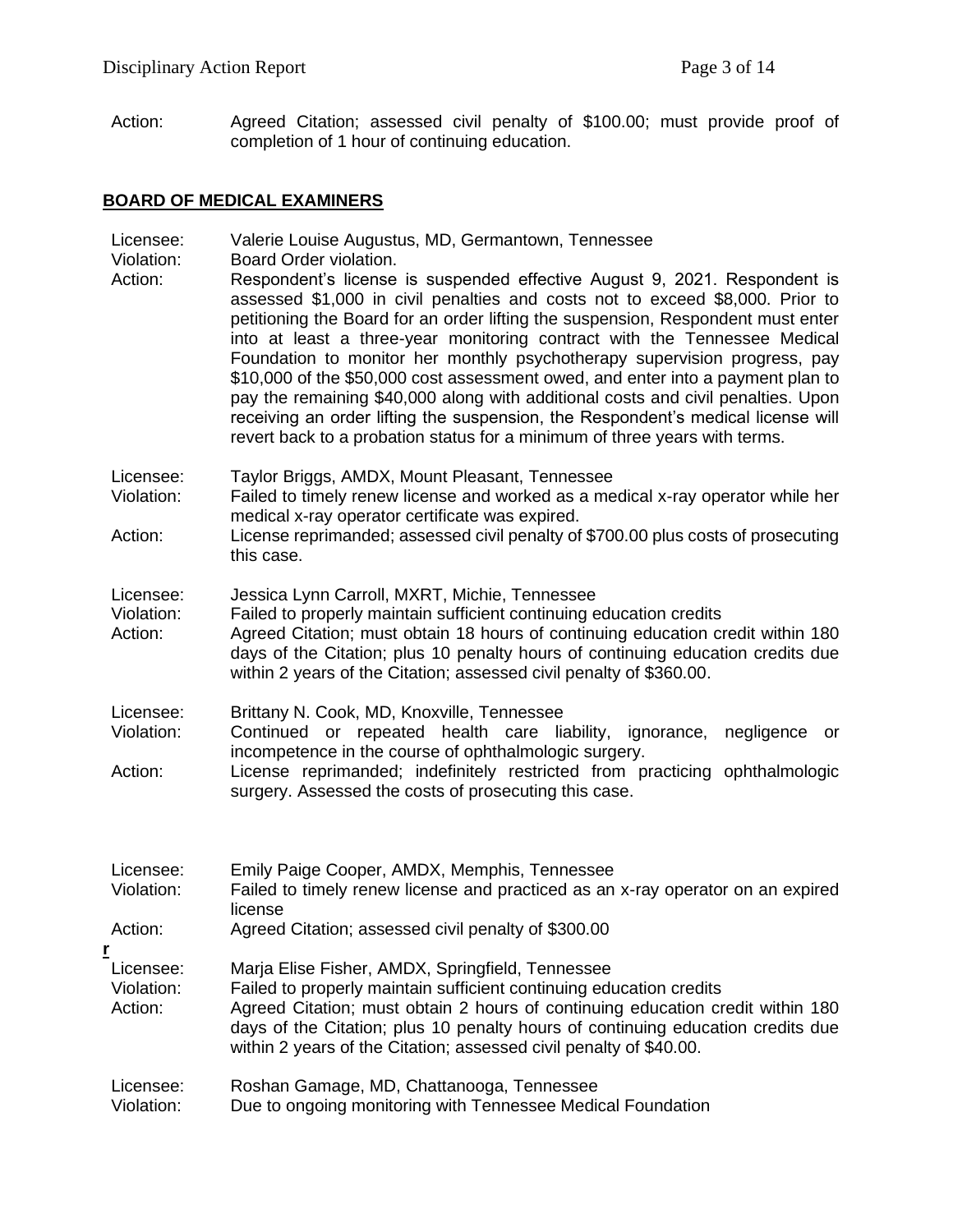| Action:                            | Conditional license granted; must maintain advocacy of Tennessee Medical<br>Foundation.                                                                                                                                                                                                                                                                                                                                                                                                                                                                                                                              |
|------------------------------------|----------------------------------------------------------------------------------------------------------------------------------------------------------------------------------------------------------------------------------------------------------------------------------------------------------------------------------------------------------------------------------------------------------------------------------------------------------------------------------------------------------------------------------------------------------------------------------------------------------------------|
| Licensee:<br>Violation:<br>Action: | Hansroutie Gopaul, MDXL, Cordova, Tennessee<br>Failed to properly maintain sufficient continuing education credits<br>Agreed Citation; must obtain 2 hours of continuing education credit within 180<br>days of the Citation; plus 10 penalty hours of continuing education credits due<br>within 2 years of the Citation; assessed civil penalty of \$40.00.                                                                                                                                                                                                                                                        |
| Licensee:<br>Violation:<br>Action: | Melanie Kay Haddon, MXRT, Nashville, Tennessee<br>Failed to properly maintain sufficient continuing education credits<br>Agreed Citation; must obtain 2 hours of continuing education credit within 180<br>days of the Citation; plus 10 penalty hours of continuing education credits due<br>within 2 years of the Citation; assessed civil penalty of \$40.00.                                                                                                                                                                                                                                                     |
| Licensee:<br>Violation:<br>Action: | Kenneth Hicks, MD, Brentwood, Tennessee<br>Failed to properly maintain sufficient continuing education credits<br>Agreed Citation; must obtain 14.25 hours of continuing education credit within 90<br>days of the ratification of the Citation; plus 10 penalty hours of continuing<br>education credits due within 90 days of receipt of the Citation; assessed civil<br>penalty of \$1,425.00.                                                                                                                                                                                                                    |
| Licensee:<br>Violation:<br>Action: | Tara Leigh Horvath, MDXL, Chattanooga, Tennessee<br>Failed to properly maintain sufficient continuing education credits<br>Agreed Citation; must obtain 22 hours of continuing education credit within 180<br>days of the Citation; plus 10 penalty hours of continuing education credits due<br>within 2 years of the Citation; assessed civil penalty of \$400.00.                                                                                                                                                                                                                                                 |
| Licensee:<br>Violation:<br>Action: | Daniel Kalb, MD, Franklin, Tennessee<br>Guilty of unprofessional or unethical conduct; abetting the giving or receiving, of<br>rebates, either directly or indirectly.<br>License reprimanded; never again receive any fee for the referral of a patient in<br>connection with professional services; assessed civil penalty of \$200.00                                                                                                                                                                                                                                                                             |
| Licensee:<br>Violation:<br>Action: | Ghazali A. Khan, MD, Etowah, Tennessee<br>Guilty of unprofessional, dishonorable or unethical conduct; Failed to timely notify<br>the department and update his practitioner profile with changes to certification<br>and privileges.<br>License reprimanded; assessed civil penalty of \$5,500.00 plus the cost of<br>prosecuting this case.                                                                                                                                                                                                                                                                        |
| Licensee:<br>Violation:            | Michael Anthony Lapaglia, MD, Knoxville, Tennessee<br>Violation of board order; unprofessional, dishonorable or unethical conduct;<br>making false statements or representations, being guilty of fraud or deceit in the<br>practice of medicine; habitual intoxication or personal misuse of any drugs or the<br>use of intoxicating liquors, narcotics, controlled substancesin such manner as<br>to adversely affect the person's ability to practice medicine; making or signing in<br>one's professional capacity any certificate that is known to be false at the time<br>one makes or signs such certificate. |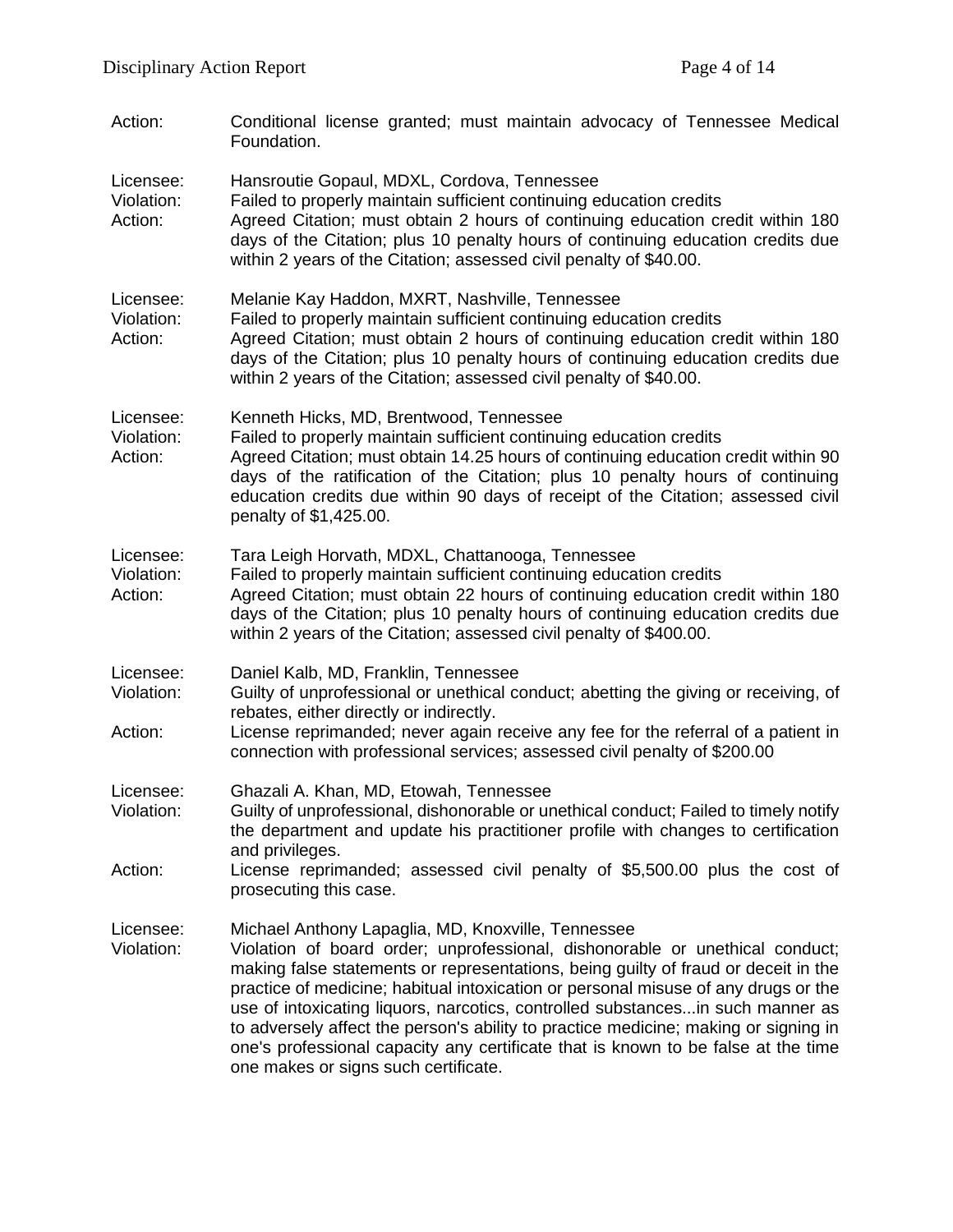Action: License revoked; may not apply for a new license for at least 3 years; assessed civil penalties of \$3,000.00 and costs; must meet specific terms in order to apply for new license in the future.

Licensee: Michael C. Mena, MD, Red Bank, Tennessee

- Violation: Unprofessional, dishonorable or unethical conduct. Dispensing, prescribing or otherwise distributing controlled substances not in the course of professional practice. Failed to create and maintain proper medical records
- Action: License placed on probation for 5 years. Notify Drug Enforcement Agency and physicians, podiatrists, advanced practice registered nurses, or physician assistants with whom he collaborates of the discipline shall not prescribe opioids for 6 months or until required continuing education courses have been completed; assessed civil penalty of \$9,500.00 plus the costs of prosecuting this case.

Licensee: Terri Diane Moore, MXRT, Summertown, Tennessee

- Violation: Failed to properly maintain sufficient continuing education credits Action: Agreed Citation; must obtain 2 hours of continuing education credit within 180
- days of the Citation; plus 10 penalty hours of continuing education credits due within 2 years of the Citation; assessed civil penalty of \$40.00.
- Licensee: Patricia Ann Novak, AMDX, Bartlett, Tennessee
- Violation: Failed to properly maintain sufficient continuing education credits
- Action: Agreed Citation; must obtain 2 hours of continuing education credit within 180 days of the Citation; plus 10 penalty hours of continuing education credits due within 2 years of the Citation; assessed civil penalty of \$40.00.
- Licensee: Stacey M. Parker, AMDX, Greeneville, Tennessee
- Violation: Worked as a medical x-ray operator at a chiropractic office without being supervised by a medical doctor and without a chiropractic x-ray technologist certification
- Action: License reprimanded; assessed civil penalty of \$2,600.00 plus costs of prosecuting this case.
- Licensee: Ashley Michelle Parsons, AMDX, Medina, Tennessee
- Violation: Failed to properly maintain sufficient continuing education credits
- Action: Agreed Citation; must obtain 2 hours of continuing education credit within 180 days of the Citation; plus 10 penalty hours of continuing education credits due within 2 years of the Citation; assessed civil penalty of \$40.00.

Licensee: Melissa Renee Rumble, MDXL, Clarksville, Tennessee

- Violation: Failed to properly maintain sufficient continuing education credits
- Action: Agreed Citation; must obtain 22 hours of continuing education credit within 180 days of the Citation; plus 10 penalty hours of continuing education credits due within 2 years of the Citation; assessed civil penalty of \$400.00.
- Licensee: Michael Seals, MD, Knoxville, Tennessee
- Violation: Dispensing, prescribing or otherwise distributing any controlled substance or any other drug not in the course of professional practice…failed to perform an appropriate history and physical examination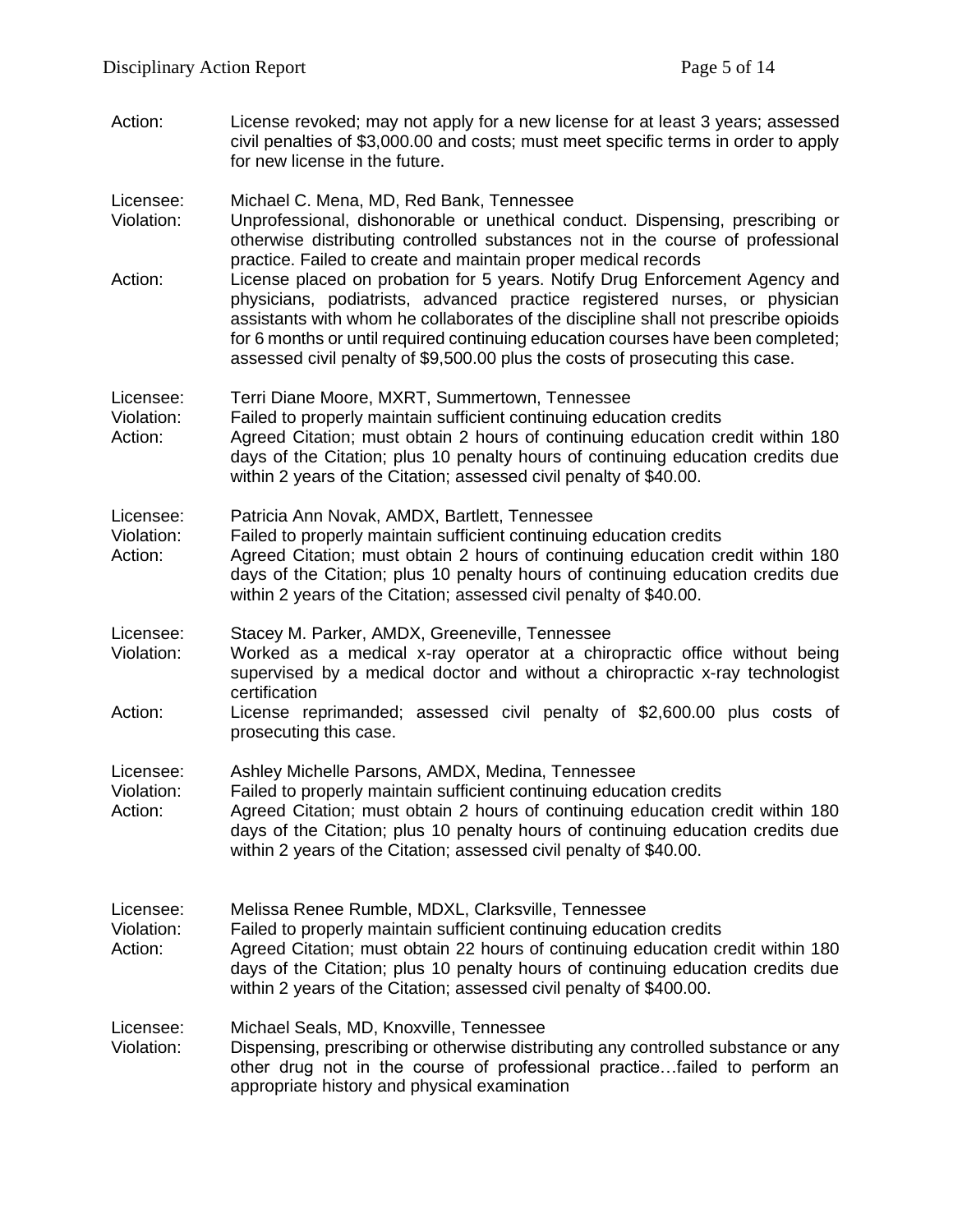Action: License placed on probation for 2 years; successfully complete continuing education course entitled "Medical Ethics, Boundaries and Professionalism" at The Case Western Reserve University School of Medicine or equivalent course and "Prescribing Controlled Drugs" Critical Issues and Common Pitfalls" at Vanderbilt University Medical Center or equivalent course; assessed civil penalty of \$3,750.00 plus the costs of prosecuting this case.

Licensee: Todd W. Ussery, MD., McDonald, Tennessee

- Violation: Failed to be registered with the Tennessee Controlled Substance Monitoring Database (CSMD) from at least September 2017 to September 18, 2019 while prescribing controlled substances to patients with a federal drug enforcement administration (DEA) registration from at least September 2017 to the present. Violation of Tenn. Code Ann. Sec. 53-10-305(a), which requires that all healthcare practitioners who prescribe or dispense controlled substances in practice providing direct care to patients in Tennessee by prescribing or dispensing on more than fifteen (15) days in a calendar year total, and are required to have a DEA registration pursuant to federal law, shall be registered in the controlled substance database
- Action: License Reprimanded. Respondent is assessed Twenty-Five Type B Civil Penalties, for a total Civil Penalty of \$2,500.00, and must pay the costs of the case up to \$5,000.

| Licensee: |  |  |  |  | Tommy A. Wood, MD, Nashville, Tennessee |
|-----------|--|--|--|--|-----------------------------------------|
|-----------|--|--|--|--|-----------------------------------------|

- Violation: Failed to timely renew license and practiced as a medical doctor on an expired license
- Action: Agreed Citation; assessed civil penalty of \$1,000.00
- Licensee: Teresa Wright, AMDX, Nashville, Tennessee
- Violation: Failed to timely renew license and worked as a medical x-ray operator while her medical x-ray operator certificate was expired.
- Action: License reprimanded; assessed civil penalty of \$2,200.00 plus costs of prosecuting this case.
- Licensee: Beryl Yancey, MD, Humboldt, Tennessee
- Violation: Failed to make provision for the security, or transfer or otherwise establish a secure method of patient access to their medical records following the closure of the facility.
- Action: License is voluntarily surrendered with the same effect of revocation; may not reapply for licensure for at least 3 years; shall pay the cost of prosecuting this case.

### **BOARD OF MEDICAL EXAMINERS' POLYSOMNOGRAPHY PROFESSIONAL STANDARDS COMMITTEE**

Licensee: Jack Randall Adams, RPSGT, Scottsboro, Alabama Violation: Failed to properly maintain sufficient continuing education credits Action: Agreed Citation; must obtain 1 hour of continuing education credit within 180 days of the Citation; plus 10 penalty hours of continuing education credits due within 2 years of the Citation; assessed civil penalty of \$30.00.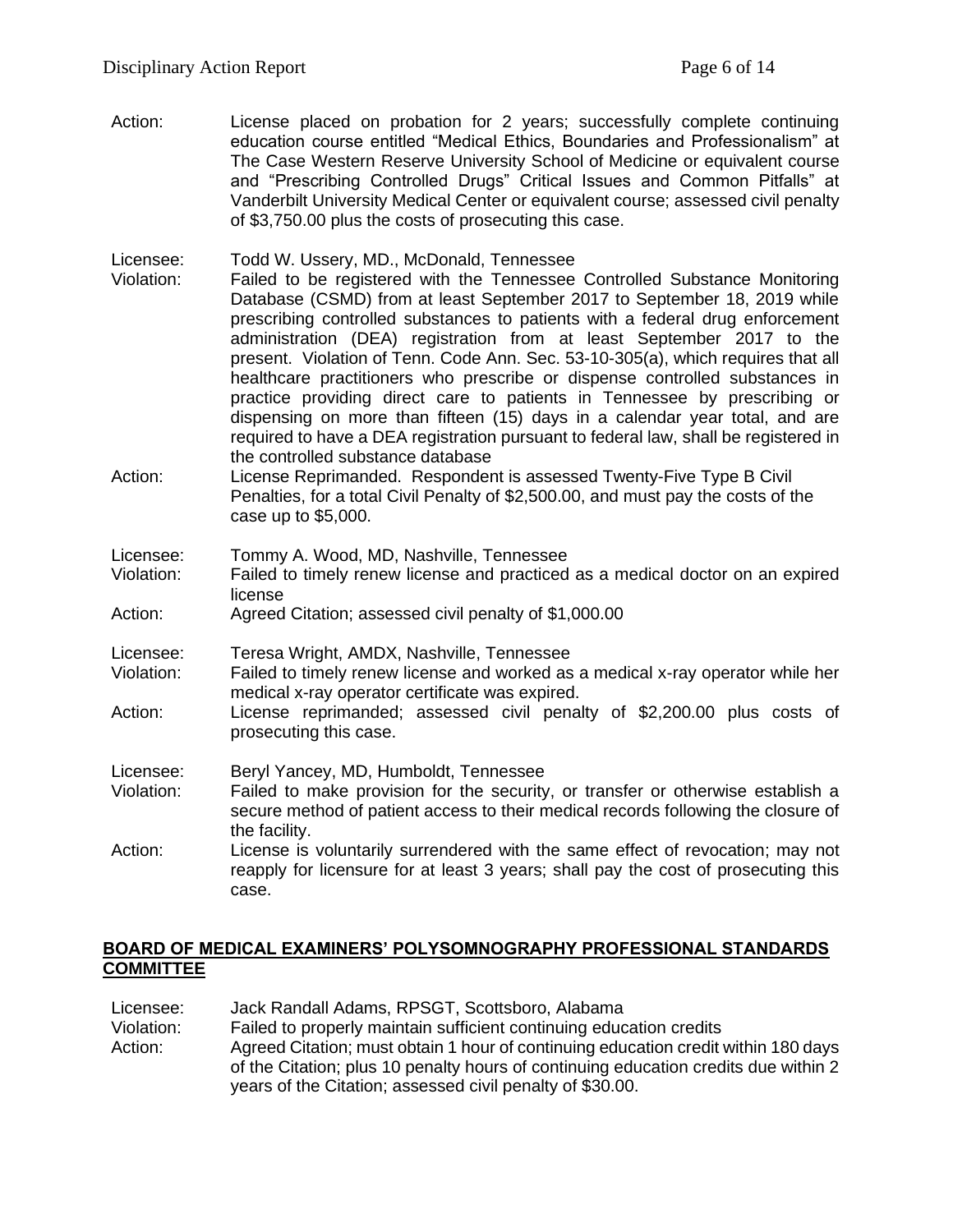| Licensee:  | Lacey Hashimoto, RPSGT, Johnson City, Tennessee     |
|------------|-----------------------------------------------------|
| Violation: | Practicing polysomnography without a valid license. |
| Action:    | Agreed Citation; assessed civil penalty of \$500.00 |

#### **BOARD OF NURSING**

| Licensee:  | RaDonda Vaught, RN, Bethpage                                                      |
|------------|-----------------------------------------------------------------------------------|
| Violation: | Guilty of unprofessional conduct; to wit: failure to maintain a record for each   |
|            | patient and/or failure to maintain a record for each patient which accurately     |
|            | reflects the name and title of the nurse providing care; and abandoning or        |
|            | neglecting a patient requiring nursing care                                       |
| Action:    | License revoked; assessed civil penalties of \$3,000.00; plus costs not to exceed |
|            | \$60,000.00                                                                       |

#### **PAIN MANAGEMENT CLINICS**

Licensee: William Kevin Bailey, MDPC, Knoxville, Tennessee

- Violation: Conduct found to be detrimental to the welfare of the patients in the pain management clinic.
- Action: License placed on probation for 1 year; subject to unannounced inspections; must successfully complete the medical course entitled "Medical Documentation: Clinical, Legal and Economic Implication for Healthcare Providers" offered at The Case Western Reserve University.
- Licensee: Interventional Pain Center, PLLC PMC, Nashville, Tennessee
- Violation: Biennial inspection of clinic reflected multiple deficiencies in clinic policies and patient records
- Action: License conditionally renewed and placed on probation for 6 months

#### **BOARD OF PHARMACY**

- Licensee: Kulsoom Abidi, D.PH, Pleasant View, Tennessee
- Violation: Failed to comply with a…duly promulgated rule of the board.

Tenn. Comp. R. & Reg. 1140-02-.02(3): The pharmacist in charge at each pharmacy practice site is responsible for compliance with the provisions of this chapter by pharmacy technicians at the pharmacy practice site.

Tenn. Comp. R. & Regs. 1140-01-.09(1): All licenses and certificates of registration granted by the board shall be for a two (2) year period beginning on the date the license is initially granted. All licenses and certificates of registration shall be renewed on or before the last day of the two (2) year license cycle.

Action: Board Ordered assessed civil penalty of \$300.00

Licensee: Tennessee CVS Pharmacy, LLC, Knoxville, Tennessee

Violation: Failed to comply with a…duly promulgated rule of the board. It shall be the responsibility of the person, partnership, firm, or corporation holding a pharmacy practice site license issued pursuant to T.C.A. Sec. 63-10-506 to notify the board immediately of: (a) the resignation, removal, or health of the pharmacist in charge named in the application for license (or successor pharmacist in charge); or (b)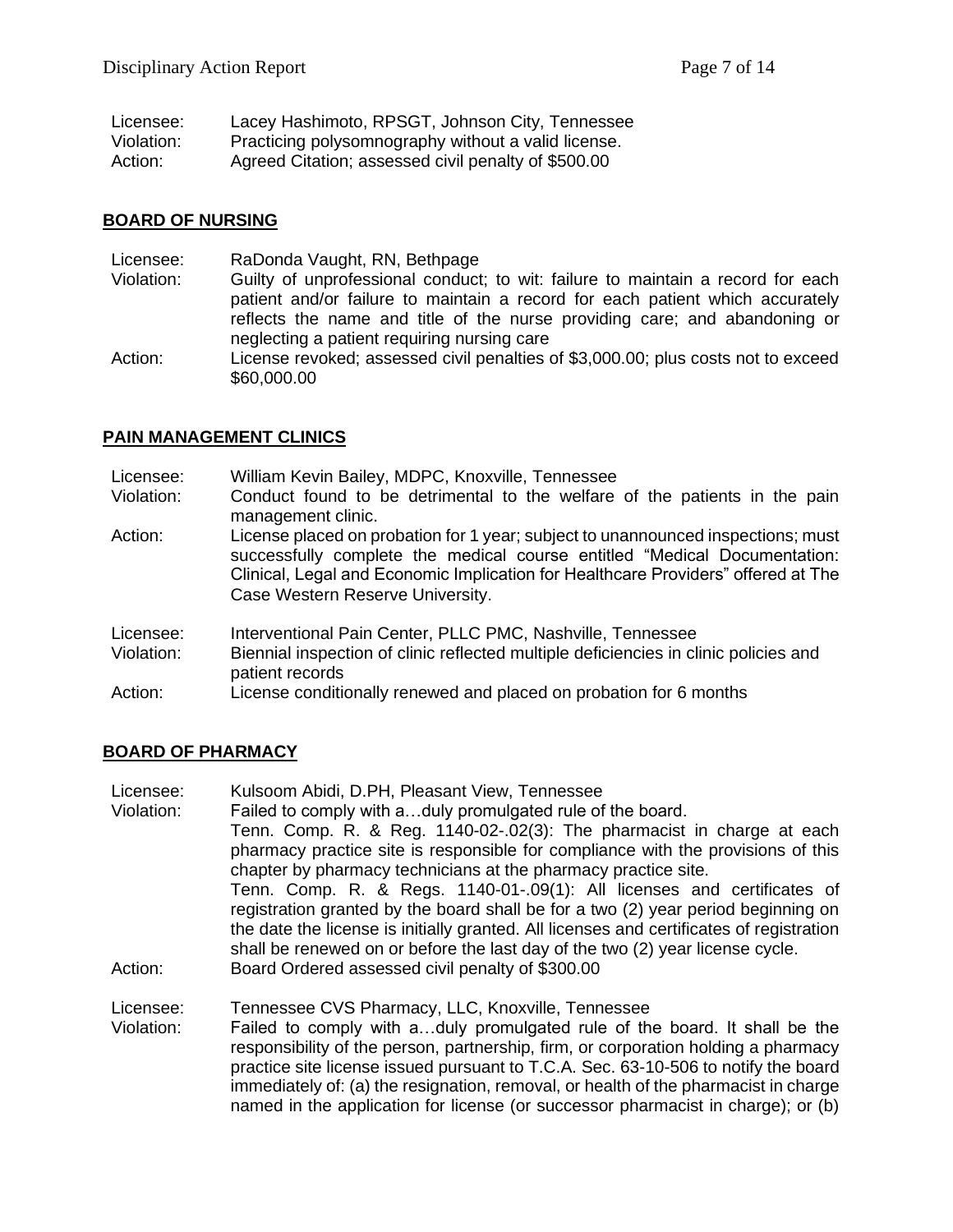the disability for period exceeding thirty (30) days of the pharmacist in charge named in the application for license (or successor pharmacist in charge). Action: Board Ordered assessed civil penalty of \$50.00

Licensee: Dunlop Pharmacy, Clarksville, Tennessee

Violation: Failed to comply with a… duly promulgated rule of the board. The facts stipulated constitute grounds for discipline pursuant to:

Tenn. Code Ann Sec 63-10-305(4) Engaged in conduct prohibited or made unlawful by any of the provisions of parts 2-5 of this chapter or any other laws of the state or of the United States relating to drugs or to the practice of pharmacy[.] 21 C.F.R. Sec 1304.21(a) Every registrant required to keep records pursuant to Sec. 1304.03 shall maintain, on a current basis, a complete and accurate record of each substance manufactured, imported, received, sold, delivered, exported, or otherwise disposed of by him/her, and each inner liner, sealed inner liner, and unused and returned mail-back package, except that no registrant shall be required to maintain a perpetual inventory.

21 C.F.R. Sec 1306.04(a); A prescription for a controlled substance to be effective must be issued for a legitimate medical purpose by an individual practitioner acting in the usual course of his professional practice. The responsibility for the proper prescribing and dispensing of controlled substances is upon the prescribing practitioner, but a corresponding responsibility rests with the pharmacist who fills the prescription. An order purporting to be a prescription issued not in the usual course of professional treatment or in legitimate and authorized research is not a prescription within the meaning and intent of section 309 of the Act (21 U.S.C. 829) and the person knowingly filling such a purported prescription, as well as the person issuing it, shall be subject to the penalties provided for violations of the provisions of law relating to controlled substances.

21 C.F.R. Sec 1306.05(a): All prescriptions for controlled substances shall be dated as of, and signed on, the day when issued and shall bear the full name and address of the patient, the drug name, strength, dosage form, quantity prescribed, directions for use, and the name, address and registration number of the practitioner.

21 C.F.R. Sec 1306.06: A prescription for controlled substance may only be filled by a pharmacist, acting in the usual course of his professional practice and either registered individually or employed in a registered pharmacy, a registered central fill pharmacy, or registered institutional practitioner.

Tenn. Code Ann. Sec 53-10-112(c): A pharmacist shall, by utilizing education, skill, experience and professional judgment, make every reasonable effort to prevent the abuse of drugs which the pharmacist dispenses. In doing so, a pharmacist may decline to dispense to a patient a legend drug which in that pharmacist's professional judgment, lacks a therapeutic value for the patient or which is not for a legitimate medical purpose.

Tenn. Code Ann. Sec 53-11-401(a)(1): It is unlawful for any person: who is subject to part 3 of this chapter, to distribute or dispense a controlled substance in violation of Sec. 53-11-308 or to distribute or dispense any controlled substance for any purposes other than those authorized by and consistent with the person's professional or occupational licensure or registration law, or to distribute or dispense any controlled substance in a manner prohibited by the personal professional or occupational licensure or registration law;

Action: Pharmacy license placed on probation for 2 years.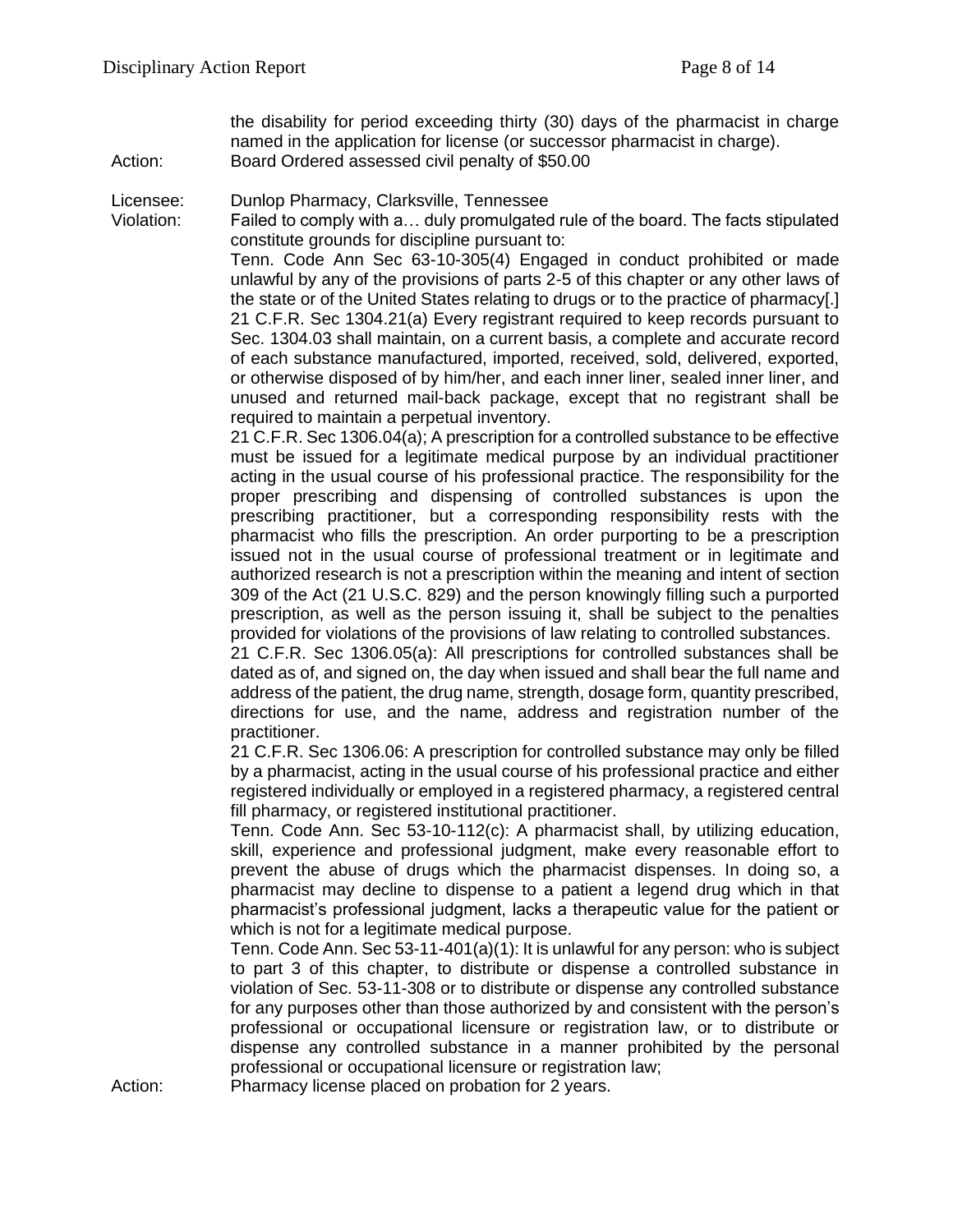Licensee: Jessica Hayes, RT, Atoka, Tennessee

- Violation: Tenn. Code Ann Sec 63-10-305(4) Engaged in conduct prohibited or made unlawful by any of the provisions of parts 2-5 of this chapter or any other laws of the state or of the United States relating to drugs or to the practice of pharmacy[.] Tenn. Code Ann Sec 63-10-306(a) Except as otherwise provided in parts 2-5 of this Chapter, it is unlawful for any individual to engage in the practice of pharmacy unless currently licensed or otherwise authorized under parts 2-5 of this chapter to practice under any facet of the provisions of parts 2-5 of this chapter. Tenn. Comp. R. & Regs. 1140-02-.02(1): Any person acting as a pharmacy technician shall register with the Board by submitting a complete application on a form prescribed by the Board.
- Action: Assessed civil penalty of \$100.00 plus the actual and reasonable costs of prosecuting this case.

Licensee: Kristy L. Hensley, RT, Lebanon, Tennessee

Violation: Tenn. Code Ann Sec 53-10-104(a) It is unlawful for any person, firm or corporation to possess, sell, barter or give away any drug known as legend drugs, as defined in Sec 53-10-101, except upon the written prescription of a duly licensed physician, certified physician's assistant, nurse authorized pursuant to Sec. 63-6-204 or Sec. 63-9-113, who is rendering service under the supervision, control and responsibility of a licensed physician, and who meets the requirements pursuant to Sec 63-7123, a dentist, an optometrist authorized pursuant to Sec. 63-8-102(12), or a veterinarian and compounded or dispensed by a duly registered pharmacist.

> Tenn. Code Ann Sec 53-10-104(b) It is unlawful for any person, firm or corporation to obtain or attempt to obtain a legend drug, or to procure to attempt to procure the administration of a legend drug, by fraud, deceit, misrepresentation, subterfuge, forgery, alteration of a prescription, by the concealment of a material fact, or by the use of a false name or address.

> Tenn. Code Ann Sec 53-10-105(a) It is unlawful for any person to have in such person's possession, any drug herein defined or enumerated, without the same having been prescribed by a duly licensed physician, certified physician assistant, dentist, optometrist authorized pursuant to Sec. 63-8-102(12), or veterinarian, and having been dispensed by a pharmacy duly licensed and registered in this state, unless such person was a resident of another state and had the prescription therefore filled by a duly licensed and registered pharmacist of such other state.

> Tenn. Code Ann Sec 53-11-402(a)(3) It is unlawful for any person knowingly or intentionally to acquire or obtain, or attempt to acquire or attempt to obtain, possession of a controlled substance by misrepresentation, fraud, forgery, deception or subterfuge.

> Tenn. Code Ann Sec 63-10-305(6) Been guilty of dishonorable, immoral, unethical or unprofessional conduct.

Action: License is voluntarily surrendered otherwise revoked

Licensee: Marisa Lee Jordan, RT, Clarksville, Tennessee

Violation: Failed to comply with a… duly promulgated rule of the board. The facts stipulated constitute grounds for discipline pursuant to:

Tenn. Comp. R. & Regs. 1140-01-.09(1): All licenses and certificates of registration granted by the board shall be for a two-year period beginning on the date the license is initially granted. All licenses and certificates of registration shall be renewed on or before the last day of the two-year license cycle.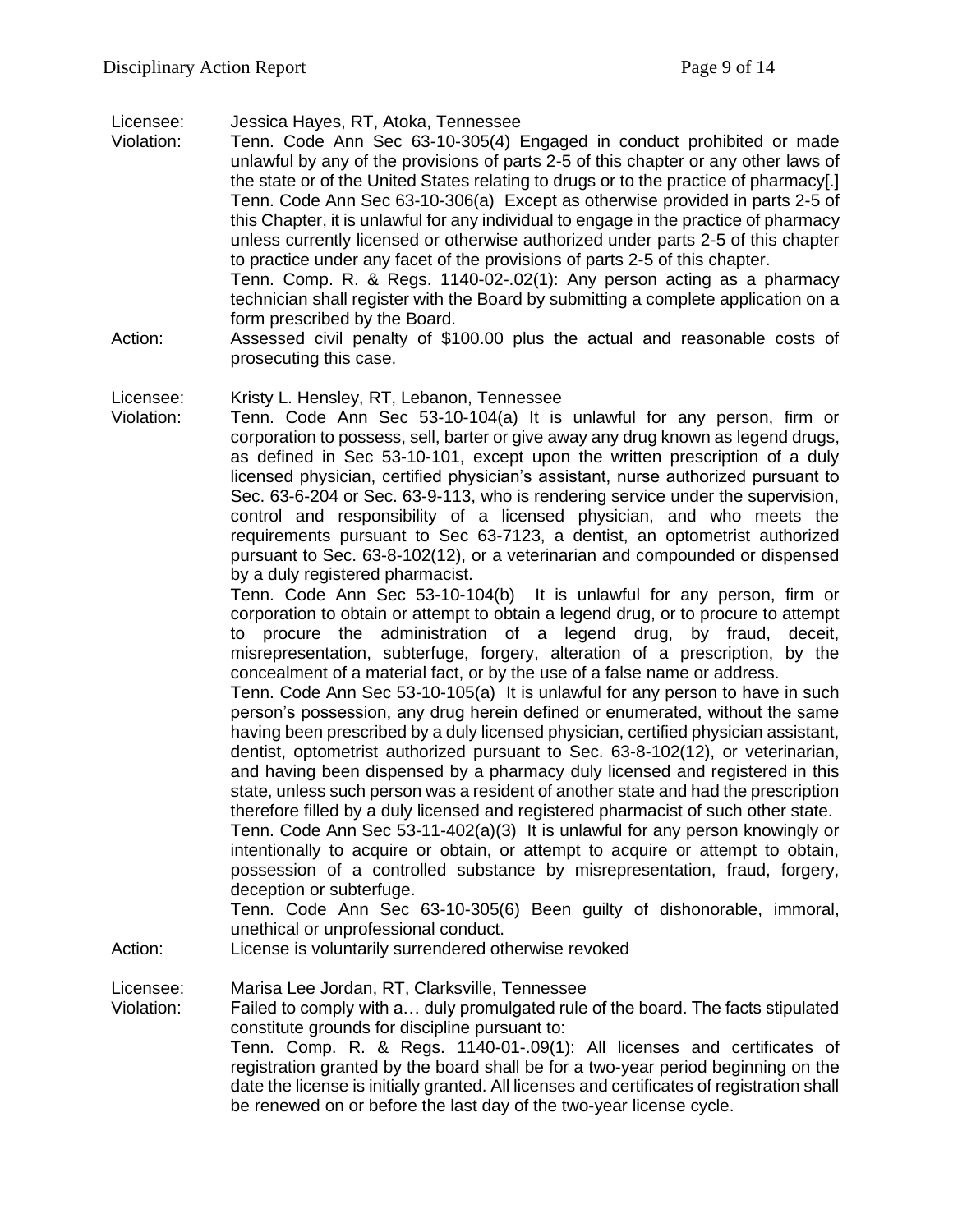Tenn. Comp. R. & Regs. 1140-01-.10(4): Each person who desires to continue to practice as a pharmacy technician shall biennially, on or before the last day of the month that the person's registration shall expire, pay a renewal fee

Action: Assessed civil penalty of \$100.00

Licensee: Srinivasulu Kandipati, Pharmacist, Nolensville, Tennessee

Violation: Failed to comply with a… duly promulgated rule of the board. The facts stipulated constitute grounds for discipline pursuant to:

Tenn. Code Ann Sec 63-10-305(4) Engaged in conduct prohibited or made unlawful by any of the provisions of parts 2-5 of this chapter or any other laws of the state or of the United States relating to drugs or to the practice of pharmacy[.] 21 C.F.R. Sec 1304.21(a) Every registrant required to keep records pursuant to Sec. 1304.03 shall maintain, on a current basis, a complete and accurate record of each substance manufactured, imported, received, sold, delivered, exported, or otherwise disposed of by him/her, and each inner liner, sealed inner liner, and unused and returned mail-back package, except that no registrant shall be required to maintain a perpetual inventory.

21 C.F.R. Sec 1306.04(a); A prescription for a controlled substance to be effective must be issued for a legitimate medical purpose by an individual practitioner acting in the usual course of his professional practice. The responsibility for the proper prescribing and dispensing of controlled substances is upon the prescribing practitioner, but a corresponding responsibility rests with the pharmacist who fills the prescription. An order purporting to be a prescription issued not in the usual course of professional treatment or in legitimate and authorized research is not a prescription within the meaning and intent of section 309 of the Act (21 U.S.C. 829) and the person knowingly filling such a purported prescription, as well as the person issuing it, shall be subject to the penalties provided for violations of the provisions of law relating to controlled substances.

21 C.F.R. Sec 1306.05(a): All prescriptions for controlled substances shall be dated as of, and signed on, the day when issued and shall bear the full name and address of the patient, the drug name, strength, dosage form, quantity prescribed, directions for use, and the name, address and registration number of the practitioner.

21 C.F.R. Sec 1306.06: A prescription for controlled substance may only be filled by a pharmacist, acting in the usual course of his professional practice and either registered individually or employed in a registered pharmacy, a registered central fill pharmacy, or registered institutional practitioner.

Tenn. Code Ann. Sec 53-10-112(c): A pharmacist shall, by utilizing education, skill, experience and professional judgment, make every reasonable effort to prevent the abuse of drugs which the pharmacist dispenses. In doing so, a pharmacist may decline to dispense to a patient a legend drug which in that pharmacist's professional judgment, lacks a therapeutic value for the patient or which is not for a legitimate medical purpose.

Tenn. Code Ann. Sec 53-11-401(a)(1): It is unlawful for any person: who is subject to part 3 of this chapter, to distribute or dispense a controlled substance in violation of Sec. 53-11-308 or to distribute or dispense any controlled substance for any purposes other than those authorized by and consistent with the person's professional or occupational licensure or registration law, or to distribute or dispense any controlled substance in a manner prohibited by the personal professional or occupational licensure or registration law;

Action: Pharmacy license placed on probation for 2 years.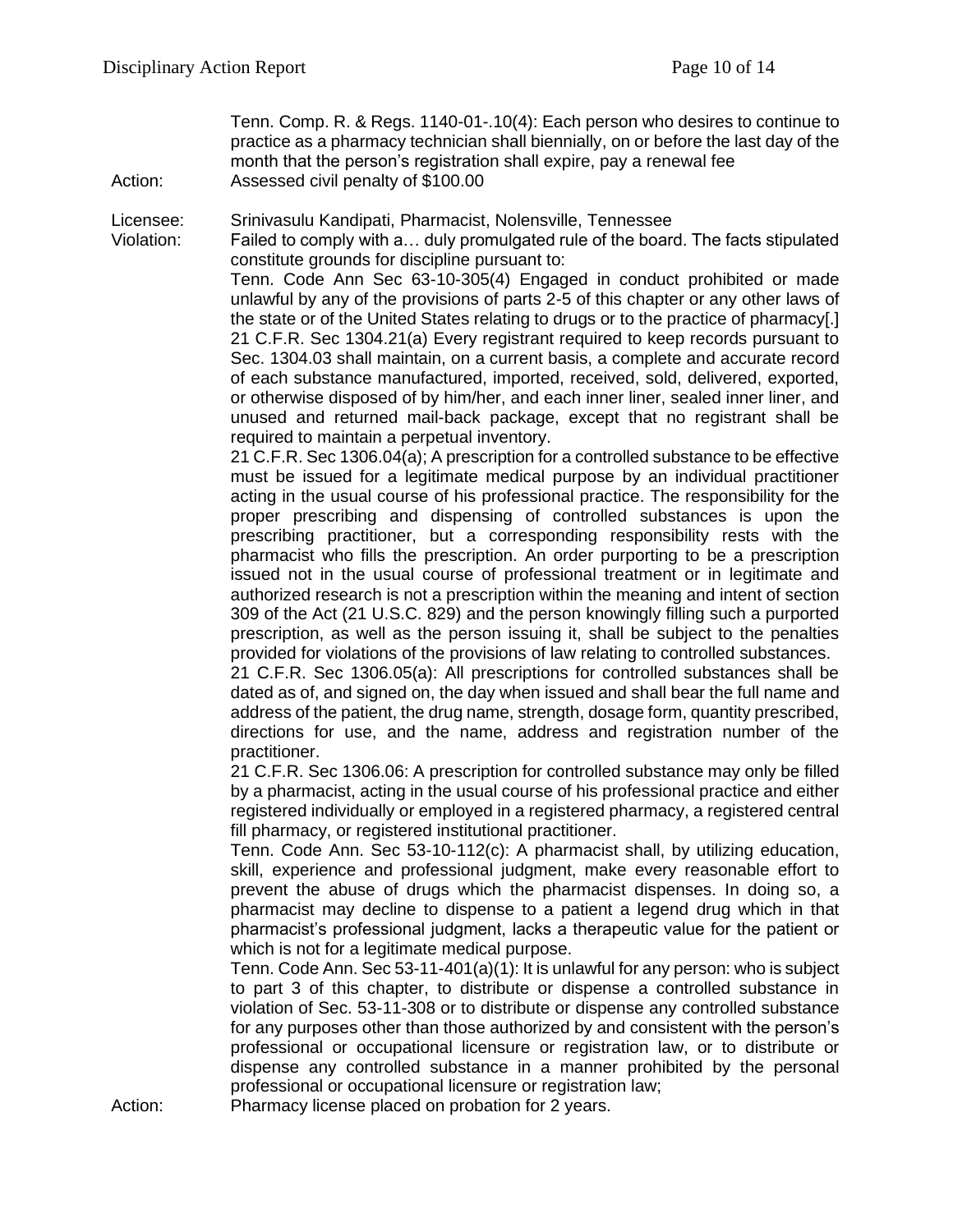Licensee: Michael Lingerfelt, Pharmacist, Elizabethton, Tennessee

Violation: Tenn. Code Ann. Sec. 63-10-305(4) Engaged in conduct prohibited or made unlawful by any of the provisions of parts 2-5 of this chapter or any other laws of the state or of the United States relating to drugs or to the practice of pharmacy[.] 21 C.F.R. Sec. 1301.71(a) All applicants and registrants shall provide effective controls and procedures to guard against theft and diversion of controlled substances.

> 21 C.F.R. Sec. 1304.21(a) Every registrant required to keep records pursuant to Sec 1304.03 shall maintain, on a current basis, a complete and accurate record of each substance manufactured, imported, received, sold, delivered, exported, or otherwise disposed of by him/her, and each inner liner, sealed inner liner, and unused and returned mail-back package, except that no registrant shall be required to maintain a perpetual inventory.

> 21 C.F.R. Sec. 1305.13(b) A supplier may fill the order, if possible and if the supplier desires to do so and must record on the original DEA Form 222 its DEA registration number and the number of commercial or bulk containers finished on each item and the date on which the containers are shipped to the purchaser. If an order cannot be filled in its entirety, it may be filled in part and the balance supplied by additional shipments within 60 days following the date of the DEA Form 222. No DEA Form 222 is valid more than 60 days after its execution by the purchaser, except as specified in paragraph (f) of this section.

> 21 C.F.R. Sec. 1311.30(c) A certificate holder must ensure that no one else uses the private key. While the private key is activated, the certificate holder must prevent unauthorized use of that private key.

> Tenn. Code Ann. Sec. 53-1-108(1)(B) A drug or device shall be deemed to be adulterated if: [i]t has been produced, prepared, packed or held under unsanitary conditions whereby it may have been contaminated with filth, or whereby it may have been rendered injurious to health[.]

> Tenn. Code Ann. Sec. 53-10-106(a)(1) Any drug or device that is misbranded, out of date, old, deteriorated, not kept under proper refrigeration as required, or that has been exposed to fire, heat, smoke, water, flood or windstorm damage is deemed to be adulterated, and the possession, sale or distribution of those drugs or devices is prohibited.

> Tenn. Code Ann. Sec. 63-10-305(8) Failed to comply with a…duly promulgated rule of the board.

> Tenn. Comp. R. & Regs. 1140-01-.13(3)(g) Key or other access devices to the physical barriers shall be subject to the following standards: Only pharmacists practicing at the pharmacy and pharmacists authorized by the pharmacist in charge shall be in possession of any keys or other access devices.

> Tenn. Comp. R. & Regs. 1140-02-.01(13) The following functions must be performed personally by a pharmacist or by a pharmacy intern under the personal supervision and in the presence of a pharmacist: Performance of final verification of the product prior to dispensing; Initialing of medical and prescription orders noting appropriate comments; and providing patient counseling

> Tenn. Comp. R. & Regs. 1140-02-.02(1)(a) An affidavit signed by both the applicant and employer attesting that the applicant has read and understands the laws and rules relative to pharmacy technicians and the practice of pharmacy in Tennessee. (a copy of this affidavit shall be retained at the applicant's place of employment)[.]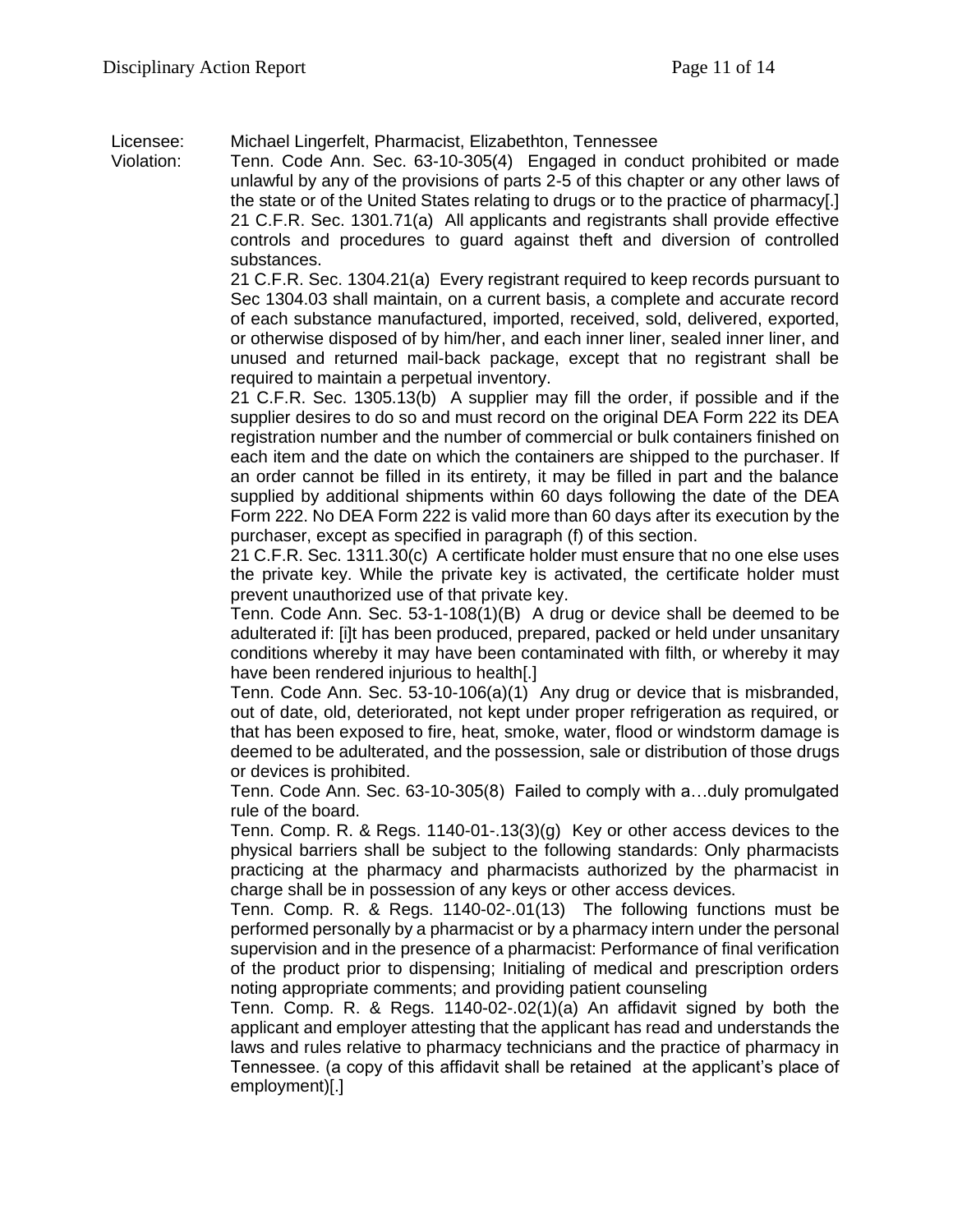Tenn. Comp. R. & Regs. 1140-02-.02(3) The pharmacist in charge at each pharmacy practice site is responsible for compliance with the provisions of this chapter by pharmacy technicians at that pharmacy practice site.

Tenn. Comp. R. & Regs. 1140-02-.02(6) No prescription drugs and devices and related materials may be released to a patient without verification by a pharmacist of the functions performed by a pharmacy technician.

Tenn. Comp. R. & Regs. 1140-03-.01(1)(a) Patient Counseling-Upon the receipt of a medical or prescription order and following a review of the patient's record, a pharmacist shall personally counsel the patient or caregiver "face-to-face" if the patient or caregiver is present. If the patient or caregiver is not present, a pharmacist shall make a reasonable effort to counsel through alternative means. Tenn. Comp. R. & Regs. 1140-03-.03(1) To the extent that a medical order contains an order for the compounding, dispensing or administration of a prescription drug or device or related material, the medical order shall be treated as a prescription order. Written medical and prescription orders must be signed by the prescriber. Verbal medical and prescription orders must be immediately reduced to writing (by hand or other means), dated, and initialed by the authorized individual accepting the medical and prescription orders.

Tenn. Comp. R. & Regs. 1140-03-.03(7)(b) Medical and prescription orders shall be transferred between pharmacy practice sites for the purpose of compounding and dispensing provided that the transferee, upon receiving such order directly from the transferor, records the following: 1. The name, address and original medical or prescription order serial number at the pharmacy practice site from which the order was transferred; 2. The name of the transferor; and 3. All information constituting a medical or prescription order including the following: (i) Date the order was originally issued and dispensed; (ii) Original number of refills authorized on the original order; (iii) Date of last dispensing; and (iv) Number of valid refills remaining.

Tenn. Comp. R. & Regs. 1140-03-.06 The dispensing label for a medical or prescription order shall bear at least the following information: name and address and telephone number of pharmacy practice site; the medical or prescription order serial number, name of prescriber; name of patient; directions for use; date medical or prescription order originally dispensed, and/or refill date; "poison". "shake", "caution", or other appropriate advisory label; name of product (unless otherwise required by the prescriber): and expiration date of the product (if applicable). This rule shall not apply to medical and prescription orders dispensed by an institutional pharmacy or long-term care pharmacy for administration to inpatients of that institutional facility or long-term care facility, except when medications are dispensed to patients residing in assisted care living facilities. Upon request, the Board may waive selected portions of these requirements so long as any waiver granted is consistent with the Board's authority under Tenn. Code Ann. Title 63, Chapters 1 and 10, and Tenn. Code Ann. Title 4, Chapter 5. Tenn. Comp. R. & Regs. 1140-03-.14(10) The pharmacist in charge shall maintain a current registry of individuals employed at the pharmacy practice site performing the functions of a pharmacy technician.

Tenn. Comp. R. & Regs. 1140-03-.15 Each pharmacy practice site shall maintain an adequate reference library (printed or electronic) consistent with its scope of practice. The reference library shall include a current edition of the Tennessee Pharmacy Laws issued by the Tennessee Board of Pharmacy and may include current material regarding the technical, clinical, and professional components of the practice of pharmacy, with particular emphasis in the area in which the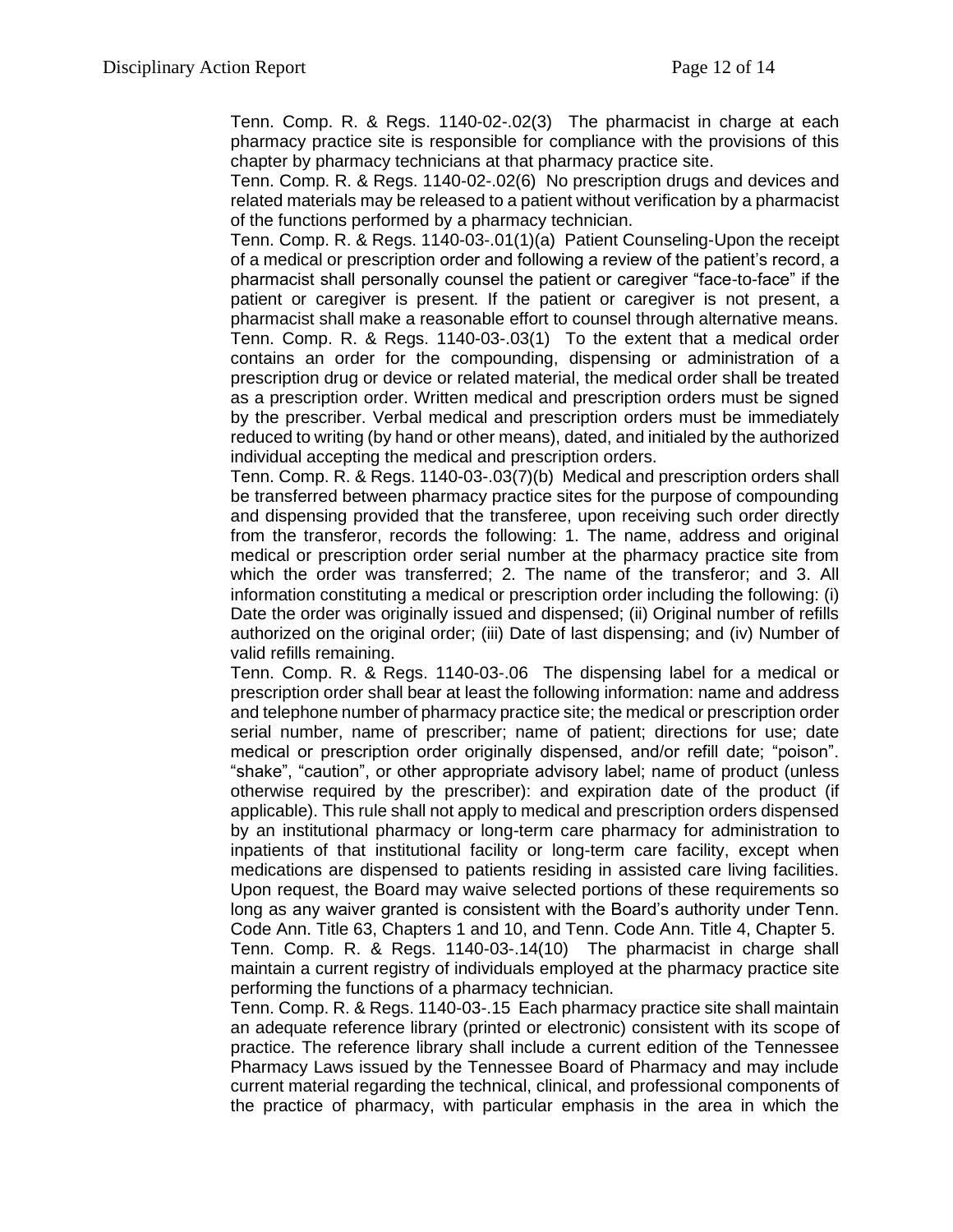pharmacy specializes. Upon request, the Board may waive selected portions of these requirements so long as any waiver granted is consistent with the Board's authority under Tenn. Code Ann. Title 63, Chapters 1 and 10, and Tenn. Code Ann. Title 4, Chapter 5.

Action: License is suspended for 30 days; assessed civil penalty of \$1,600.00

Licensee: Jacob Israel Mills, RT, Clarksville, Tennessee

Violation: It is unlawful for any person, firm or corporation to possess, sell, barter or give away any drug known as legend drugs, as defined in Sec. 53-10-101, except upon the written prescription of a duly licensed physician, certified physician's assistant, nurse authorized pursuant to Sec. 63-6-204 or Sec. 63-9-113, who is rendering service under the supervision, control and responsibility of a licensed physician, and who meets the requirements pursuant to Sec 63-7-123, a dentist, an optometrist authorized pursuant to Sec 63-8-102 (12), or a veterinarian, and compounded or dispensed by a duly registered pharmacist. It is unlawful for any person, firm or corporation to obtain or attempt to obtain a legend drug, or to procure to attempt to procure the administration of a legend drug, by fraud, deceit, misrepresentation, subterfuge, forgery, alteration of a prescription, by the concealment of a material fact, or by the use of a false name or address. It is unlawful for any person to have in such person's possession, any drug herein defined or enumerated, without the same having been prescribed by a duly licensed physician, certified physician assistant, dentist, optometrist authorized pursuant to Sec. 63-8-102(12), or veterinarian, and having been dispensed by a pharmacy duly licensed and registered in this state, unless such person was a resident of another state and had the prescription therefore filled by a duly licensed and registered pharmacist of such other state. It is unlawful for any person knowingly or intentionally to acquire or obtain or attempt to acquire or attempt to obtain possession of a controlled substance by misrepresentation, fraud, forgery, deception or subterfuge. Engaging in conduct prohibited or made unlawful by any other provisions of parts 2-5 of this chapter or any other laws of the state or of the United States relating to drugs or to the practice of pharmacy. Been guilty of dishonorable, immoral, unethical or unprofessional conduct. Action: License is revoked

Licensee: Ujawalkmuar Panhalkar, D.PH., Franklin, Tennessee

Violation: Failed to comply with a…duly promulgated rule of the board. Tenn. Comp. R. & Reg. 1140-02-.02(3): The pharmacist in charge at each pharmacy practice site is responsible for compliance with the provisions of this chapter by pharmacy technicians at the pharmacy practice site. Tenn. Comp. R. & Regs. 1140-01-.09(1): All licenses and certificates of registration granted by the board shall be for a two (2) year period beginning on the date the license is initially granted. All licenses and certificates of registration shall be renewed on or before the last day of the two (2) year license cycle. Action: Board Ordered assessed civil penalty of \$100.00

#### **BOARD OF REFLEXOLOGY REGISTRY**

Licensee: Gui Li, RCR, Murfreesboro, Tennessee Violation: Guilty of impersonating a licensed massage therapist. Engaged in unprofessional conduct.